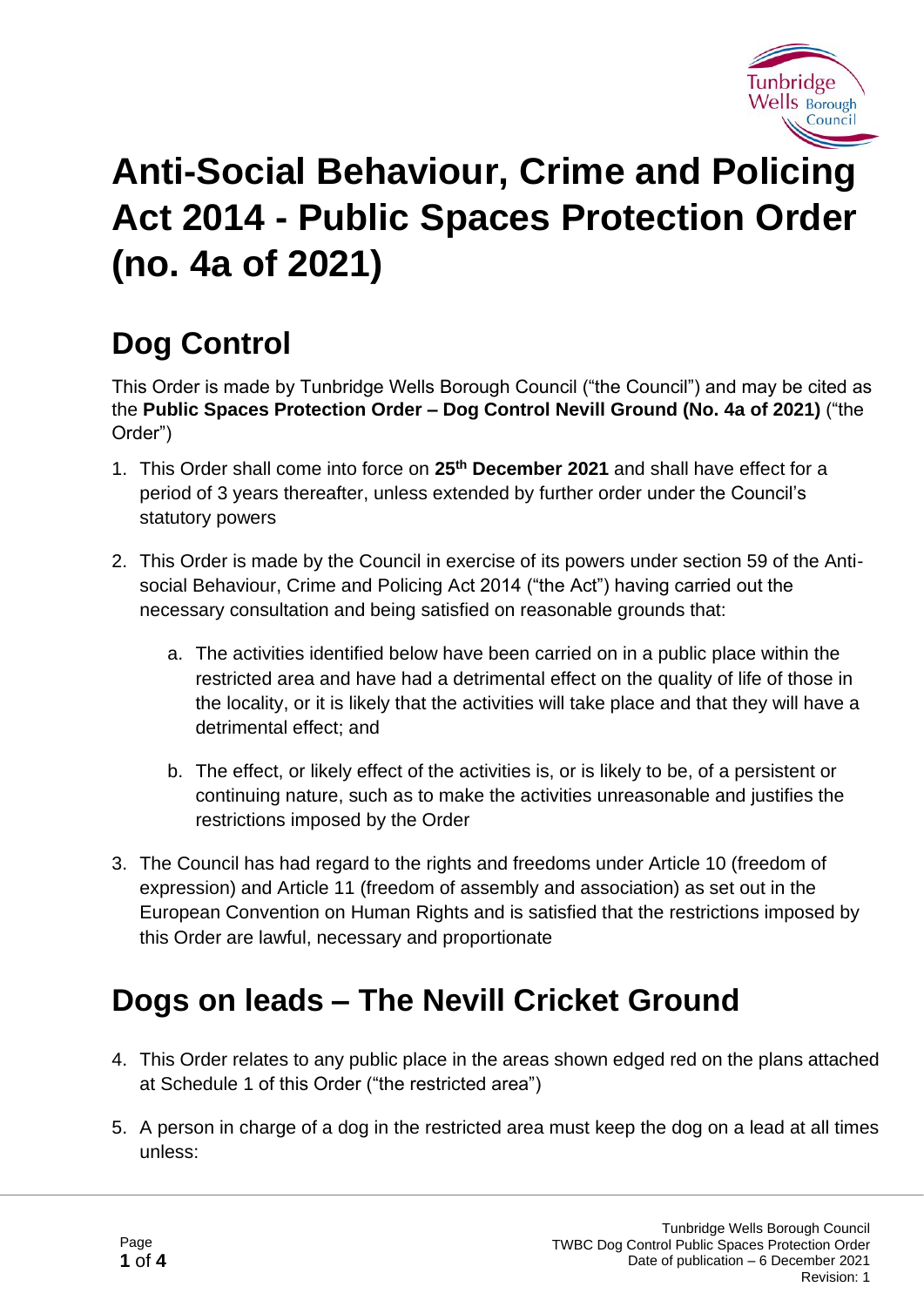- a. They have a reasonable excuse for failing to do so, or
- b. The owner, occupier, or other person or authority having control of the land has consented (generally or specifically) to the failure to do so

### **Exemptions**

6. This Order does not apply to a person in control of a working assistance dog which has been trained to assist that person who has a disability

#### **Offence of failing to comply with the Order**

- 7. It is an offence for a person without reasonable excuse to:
	- a. Do anything that the person is prohibited from doing by the Order; or
	- b. Fail to comply with a requirement to which the person is subject under the Order
- 8. Any person who commits an offence is liable on conviction in the Magistrates' Court to a fine not exceeding level 3 on the standard scale

#### **Fixed penalty notices**

- 9. An authorised officer may issue a fixed penalty notice of up to £100 to anyone who he or she has reason to believe has committed an offence under the Act
- 10.If the fixed penalty notice is not paid the person to whom it is issued remains liable upon conviction to a fine

#### **Right of appeal**

- 11.If any interested person wishes to question the validity of this Order they may do so by applying to the High Court on the grounds that the Council did not have power to make the Order or to include particular prohibitions or requirements imposed by the Order; or that a requirement under Chapter 2 of the Act was not complied with
- 12.An application to the High Court must be made within the period of 6 weeks beginning with the date on which the Order is made

#### **Definitions**

**"authorised officer"** means a Police Constable, a designated Police Community Support Officer or an officer with delegated authority from the Council to enforce the Order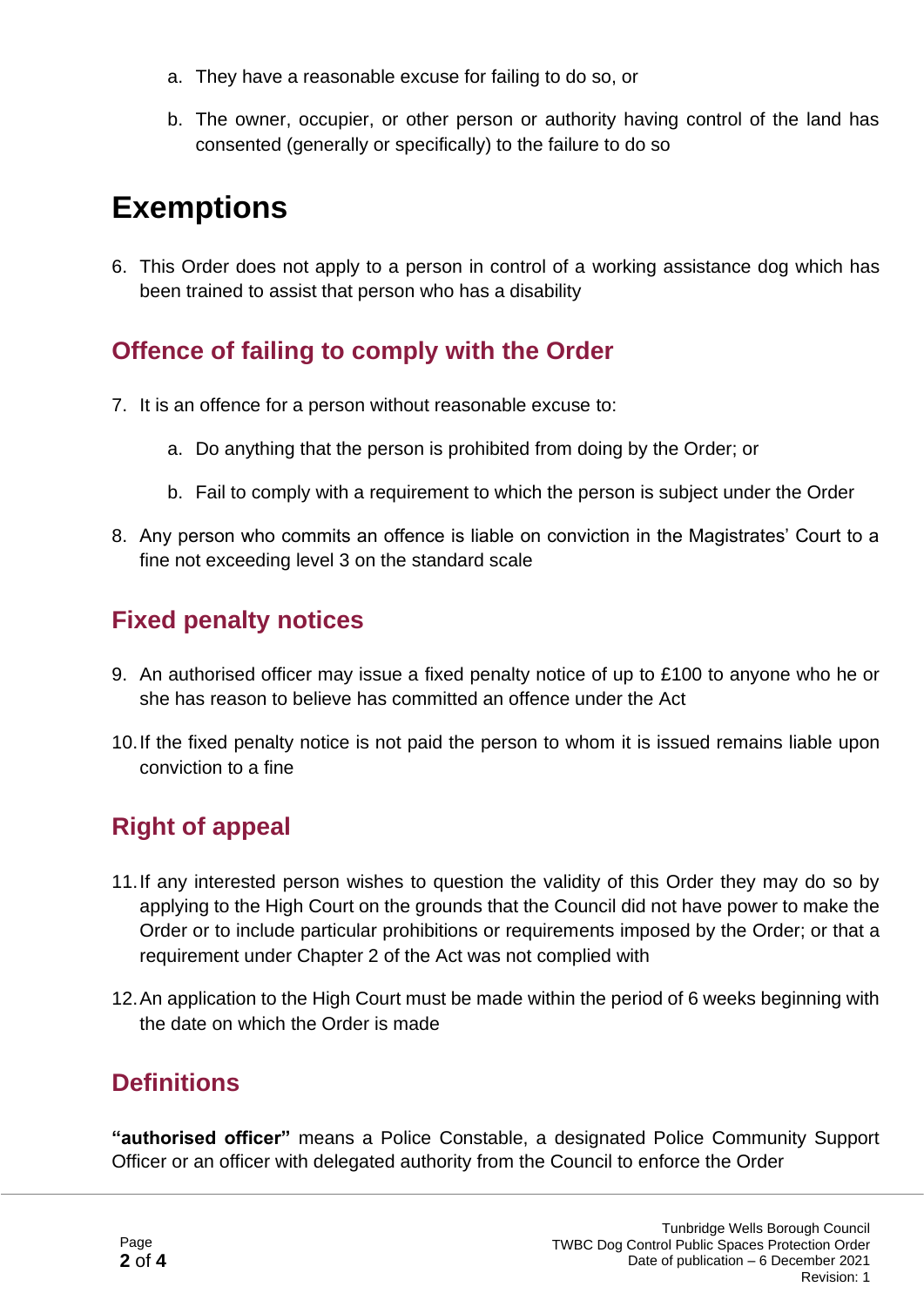**"in charge of a dog"** means a person who habitually has a dog in their possession unless at that time some other person is in charge of the dog

**"interested person"** means an individual who lives in the restricted area or who regularly works in or visits that area

**"public place"** means any place to which the public or any section of the public has access, on payment or otherwise, as of right or by virtue of express or implied permission

**GIVEN under the Common Seal of Tunbridge Wells Borough Council on the 25th day of December 2021**

**The COMMON SEAL of Tunbridge Wells Borough Council**



**Was hereunto affixed in the presence of :-**